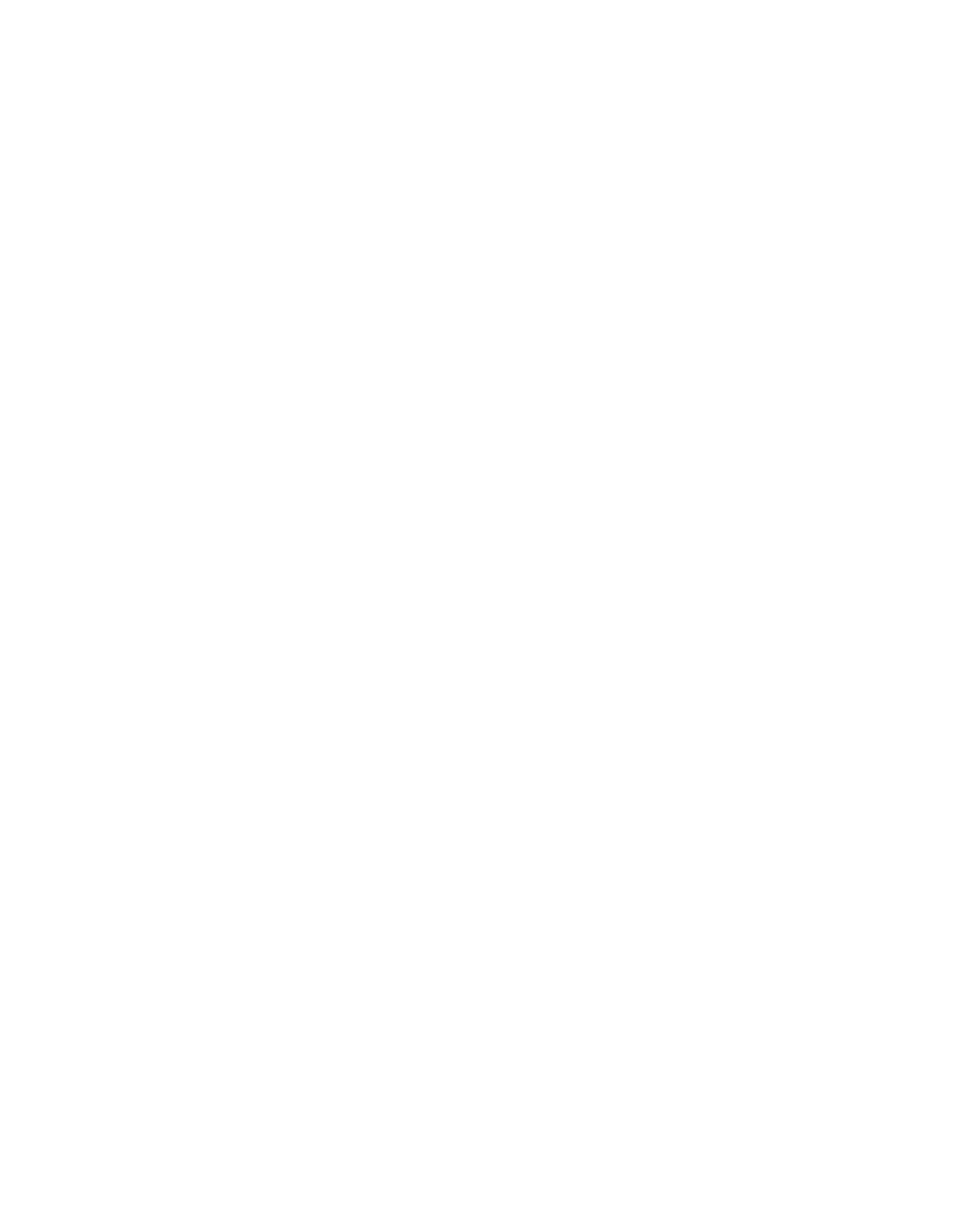

# Curing Baumol's Disease: In Search of Productivity Gains in K–12 Schooling

**Paul Hill and Marguerite Roza**

**July 2010**

crpe white paper # 2010\_1

center on **reinventing** public education University of Washington Bothell, 2101 N. 34th Street, Suite 195 Seattle, WA 98103-9158 206.685.2214 • fax: 206.221.7402 **www.crpe.org**

UNIVERSITY of WASHINGTON | BOTHELL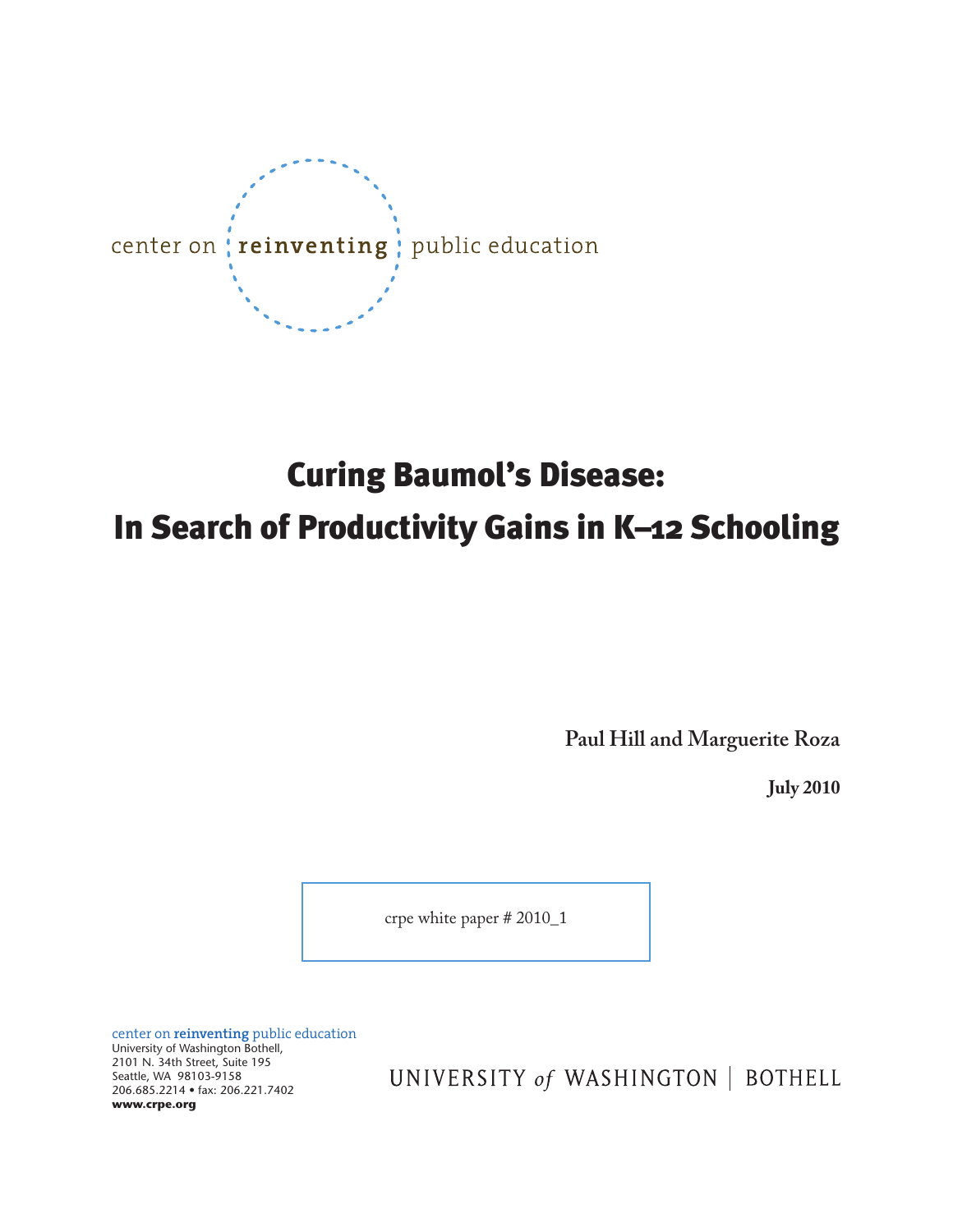**The Center on Reinventing Public Education** (CRPE) was founded at the University of Washington in 1993. CRPE engages in independent research and policy analysis on a range of K-12 public education reform issues, including choice & charters, finance & productivity, teachers, urban district reform, leadership, and state & federal reform. CRPE's work is based on two premises: that public schools should be measured against the goal of educating all children well, and that current institutions too often fail to achieve this goal. Our research uses evidence from the field and lessons learned from other sectors to understand complicated problems and to design innovative and practical solutions for policymakers, elected officials, parents, educators, and community leaders.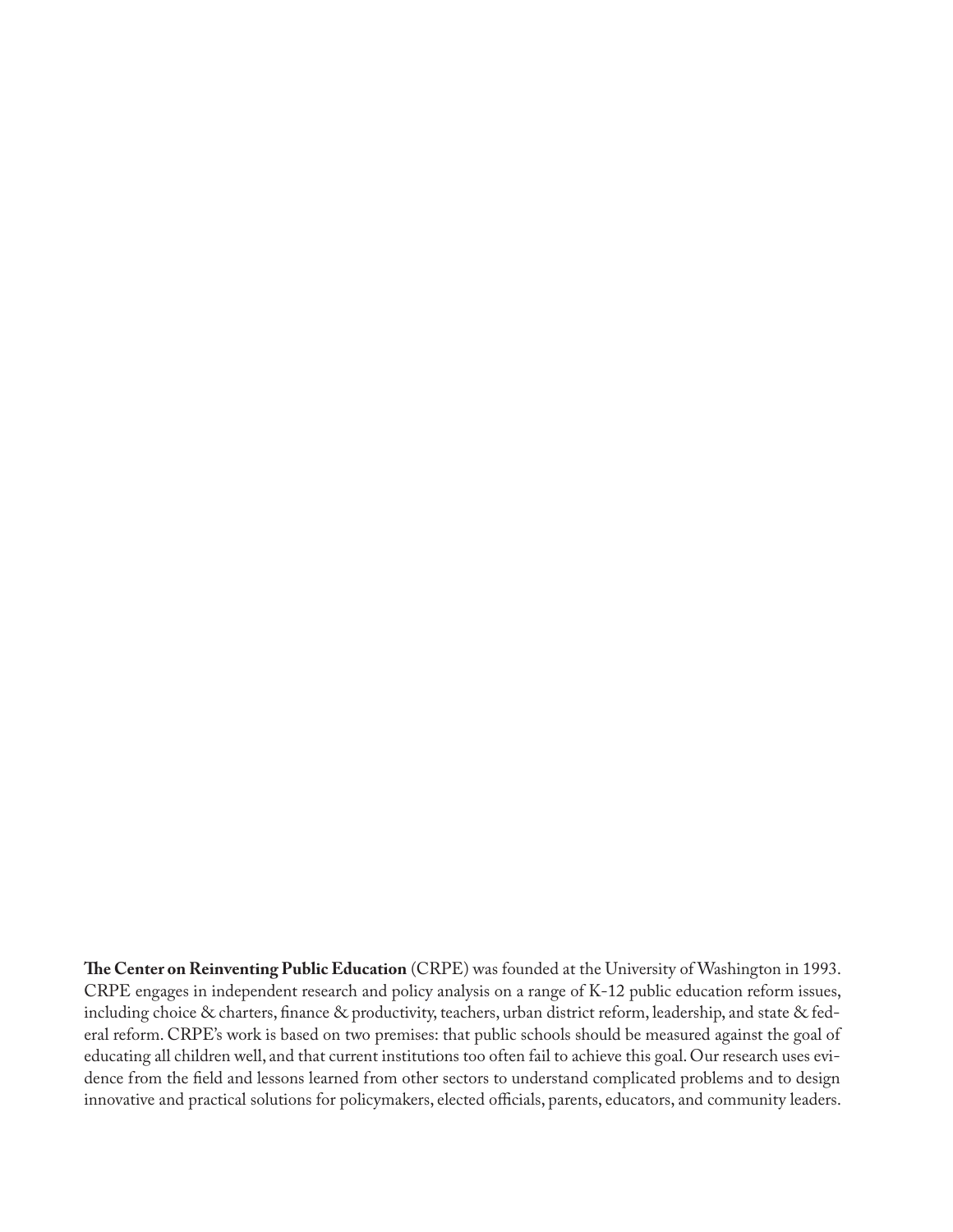the years of steady increases in spending, current revenue projections for public education are grim at best. With inherent cost escalators that exceed even the most optimistic economic conditions, public school outcomes h best. With inherent cost escalators that exceed even the most optimistic economic conditions, public schooling may struggle to stay afloat in the years ahead. And yet our appetite for improvements in school outcomes has never been higher.

The solution lies in the seemingly abstract notion of productivity gains. Policymakers talk about innovating to do more with less, but to date no one knows what that looks like in education. The truth is that dramatically more productive schooling models simply have not emerged in the last two decades, even amidst cost pressures that drove spending up faster than inflation or GDP.

In fact, nearly all schools look much the same today as they did fifty years ago. Even after waves of reform, including class-size reductions, new curricula, the introduction of forms of school choice, and the implementation of standards and accountability mechanisms through *No Child Left Behind* (NCLB), the basic structure of education is unchanged. Despite huge advances in computing and communications in other sectors, the core technology of education has remained virtually intact: schools are dominated by a cadre of teachers who guide a group of same-aged children through curricula delivered in nine-month segments. Schools are highly labor intensive and getting more so, due to pressures for class size reduction and increasing use of specialist teachers. Yet on average schools are producing at best only slightly better results than at earlier times; thus, given increased costs, they are literally becoming less productive.

Is this inevitable? Some claim so, due to Baumol's disease: the tendency of labor-intensive organizations to become more expensive over time but not any more productive. In the 1960s, economist William Baumol observed that productivity (defined as the quantity of product per dollar expended) in the labor-intensive services sector lags behind manufacturing. Because labor-intensive services must compete with other parts of the economy for workers, yet cannot cut staffing without reducing output, costs rise constantly. This phenomenon, of rising costs without commensurate increases in output, has been labeled Baumol's cost disease.

Baumol's prime exemplar was the string quartet, which produces the same music from the time it is first assembled until the players all retire, yet experiences higher costs as the players receive salary increases to keep up with the wages earned by others. There are compelling indicators that K-12 education suffers from the same disease. The combination of rising costs and stagnant productivity are major problems in an environment where many children are not learning the skills they need and education is now not likely to receive sustained increases in public funding.

However, more recently, other labor-intensive service sectors have beaten the disease. With innovations creating productivity improvements in the service sectors that outpace those in manufacturing, some have said the disease is "cured."1

Not so in education, which remains an exception among labor-intensive services.

And yet, current conditions create a critical imperative for aggressively seeking productivity gains in education. While education differs in important ways from other service sectors, this paper posits that improvement in productivity in other economic sectors may hold important lessons for understanding how the education system can become more efficient and effective. We begin by exploring the past and future outlook for education absent productivity gains. We then categorize the relevant types of strategies that have brought about productivity gains in other labor-intensive sectors and outline an approach for systematically seeking applicable productivity remedies for public education.

<sup>1.</sup> J. Triplett and B. Bosworth, "Productivity Measurement Issues in Services Industries: 'Baumol's Disease' Has Been Cured," *FRBNY Economic Policy Review*, September 2003. Available at http://www.brookings.edu/views/articles/ bosworth/200309.htm.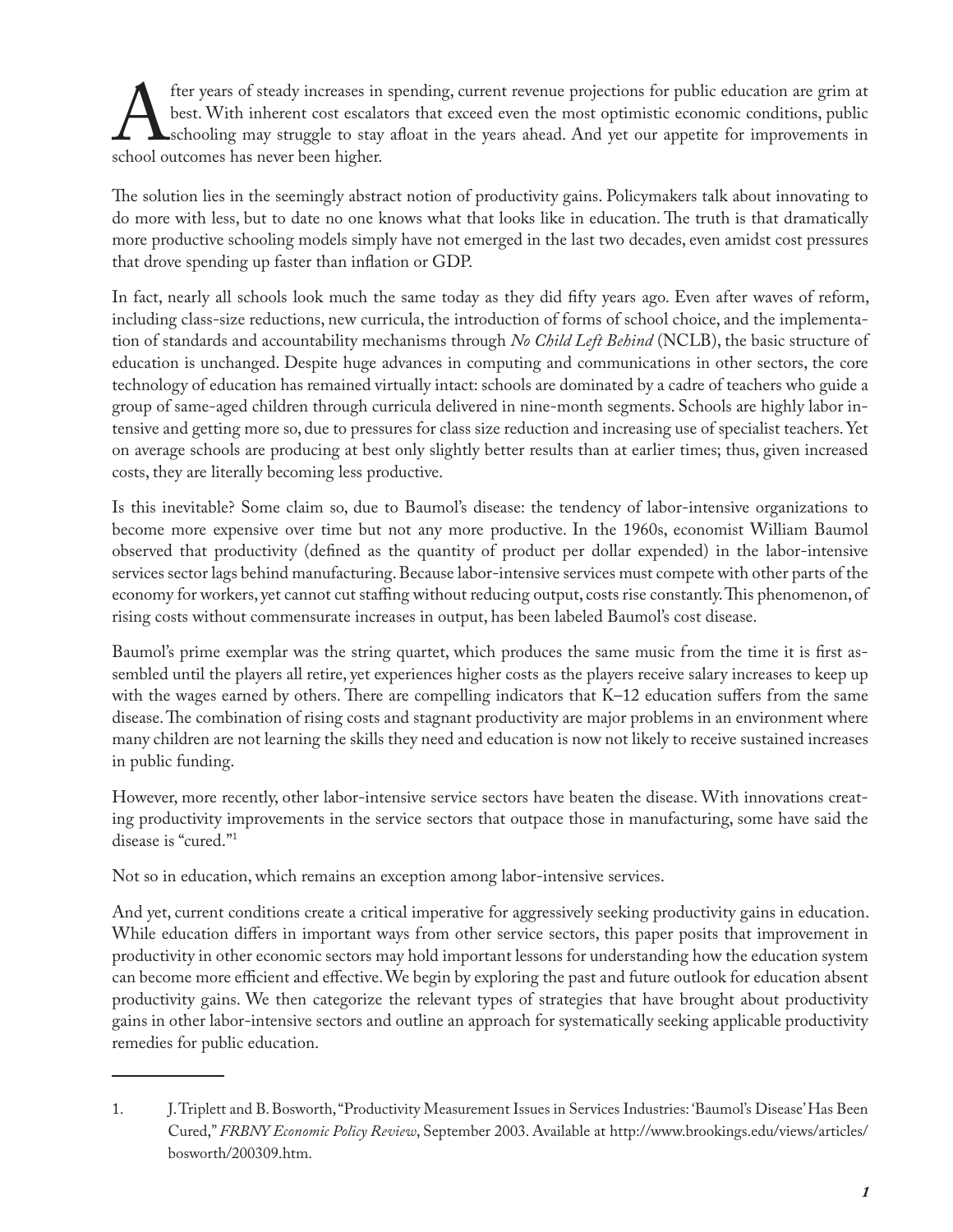# Past trends and current conditions generate a productivity imperative

There are two parts to productivity: costs and output. There is no question that overall costs of K–12 education have risen dramatically, and some question as to whether there has been any improvement on the outcome side.

#### Costs on the rise

Zeroing in first on the input side of the productivity equation, the biggest driver in cost increases is the salary and benefits bill. Teacher salaries often increase to keep pace with those of other professions where efficiency gains are often the driving force behind salary escalation. Due to a combination of civil service-style wage scales with automatic longevity increases and periodic across-the-board raises, the cost of the average teacher often rises faster than GDP or the cost of living. In New York, for instance, even amidst state budget gaps resulting from the 2008 onset of the current economic crisis, teacher salaries increased an average of 5.6 percent from FY 09 to FY 10.<sup>2</sup> During the same period, the consumer price index was actually negative (falling by 1.4 percent).<sup>3</sup>

These upward trending salaries force increases in spending even to maintain the same level of service for students. In education, these salary increases are spread over a fixed number of students (or even fewer students when class sizes are reduced) and the result is dramatic increases in cost per unit of output (learning as realized in students). Where average teacher experience is increasing as the teaching force ages, salaries escalate beyond what is apparent in across-the-board raises, given that teachers also move along steps in the salary ladder each year.

Many localities also suffer from the rising cost of health and pension benefits, at rapidly increasing obligation to districts.4 New York health benefit costs, for instance, rose by 5.1 percent from FY 09 to FY 10. Pension obligations have also escalated. With district contributions to teacher pensions rising faster than wages, pension obligations alone will drive up budgets faster than GDP. In fact, from 2004 to 2007, district contributions for pensions rose from under 12 percent of earnings to 14.5 percent of earnings.

Taken together, total benefits costs rose from 25 percent of salaries in 1999 to 32 percent in 2006. Even in optimistic revenue scenarios, projected benefits costs threaten to take up an increasing share of the total pie, creating vulnerabilities for the rest of education spending.

Moreover, while the cost per employee is escalating, so is the number of employees. Districts now employ many more teachers per pupil in a wider range of additional specialist categories than in the past. In a system where the predominant reform model has been to add more adults, the effect is to drive up costs per unit. Thus in education, the string quartet both gets wage and benefit increases and adds enough new members to become a sextet.

NCES data reported for the last four decades indicates that the number of "other teachers" has risen from 2 per 1000 students to 37 per 1000 students, while "other instructional staff " has jumped from under 2 to over 20 per 1000. The result: the number of instructional positions has jumped from near 40 to over 100 positions per thousand students since 1960. Figure 1 illustrates the growth in K–12 education staffing over the past 40 years.

<sup>2.</sup> New York State School Boards Association, *2009 Teacher Contract Survey, Statewide*. Available at http://www. nyssba.org/clientuploads/nyssba\_pdf/CommTeacherContractSurvey09.pdf.

<sup>3.</sup> Consumer *Price Index Summary*, U.S. Bureau of Labor Statistics, May 2009. Retrieved July 1, 2009, from http:// www.bls.gov/cpi/.

<sup>4.</sup> See M. Roza, *Frozen Assets: Rethinking Teacher Contracts Could Free Billions for School Reform* (Education Sector, 2007) for evidence about hidden costs of teacher collective bargaining agreements. Available at www.educationsector.org/usr\_doc/FrozenAssets.pdf.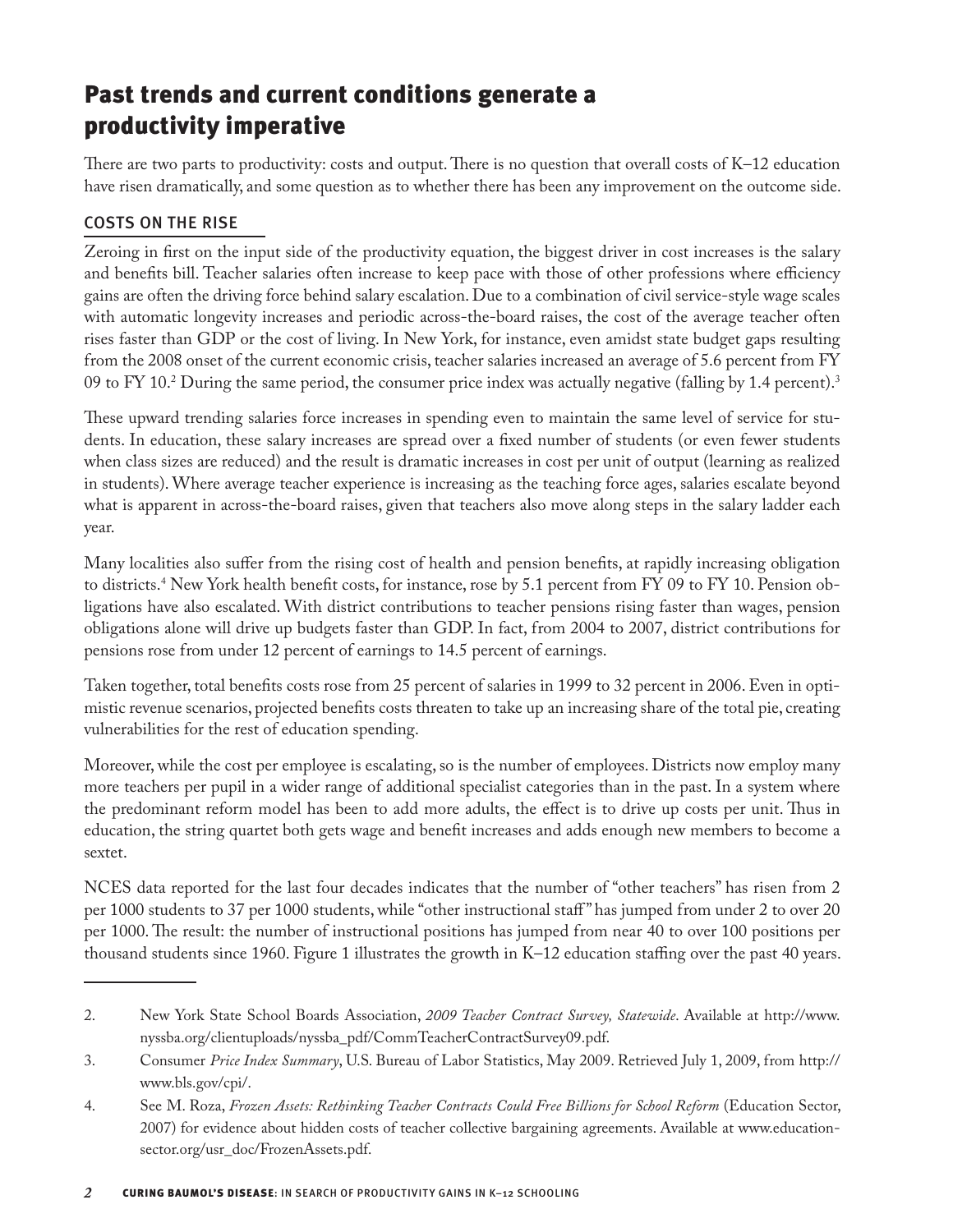

**Figure 1. Addition of many new staff drive up per-pupil education spending**

**Source:** Center on Reinventing Public Education.

#### Understanding trends in outcomes

While these indictors clearly point to increased costs for education, efforts to quantify productivity changes have been hampered by measurement challenges on the outputs side of the equation. By most accounts, key indicators of outcomes have not shown comparable gains. A thirty-year look at NAEP performance for seventeenyear-olds, for instance, suggests that test scores have changed very little. (See Figure 2.)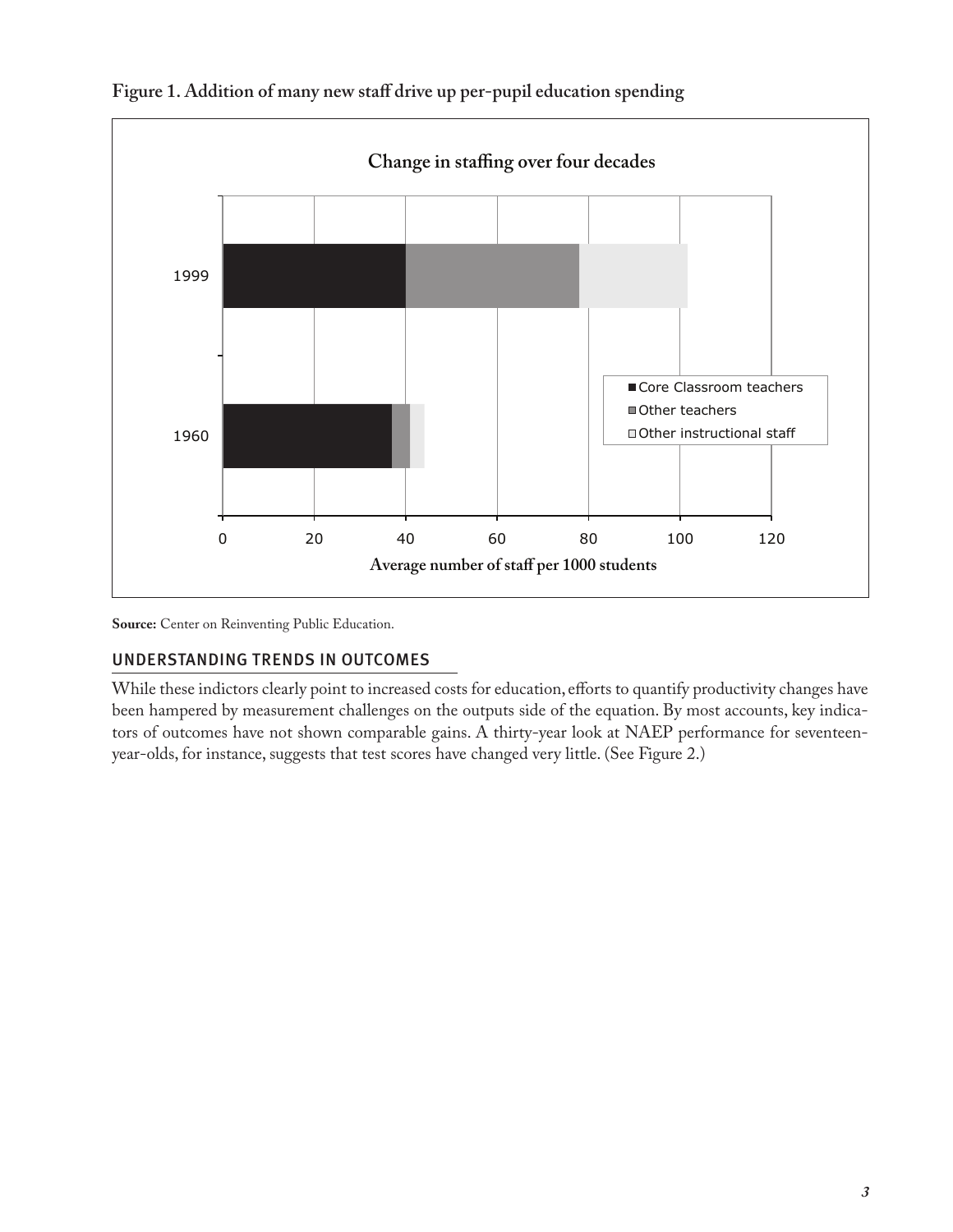

**Figure 2. Little change in NAEP math and reading scores for seventeen-year-olds over the last thirty years**

**SOURCE:** U.S. Department of Education, Institute of Education Sciences, National Center for Education Statistics, National Assessment of Educational Progress (NAEP), 1971–2008 Long-Term Trend Reading Assessments and 1973–2008 Long-Term Trend Mathematics Assessments. Accessed at: http://nationsreportcard.gov/ltt\_2008/.

Clearly, measuring the outcomes—or the quality of the outcomes—can be a hotly debated subject, with differing views about the purpose of education. For instance, participants in a Brookings workshop on *Measuring the Output of the Education Sector* (2000) struggled with how to quantify efficiency and outputs (including quality), noting that student performance (as reported above) is only one lens on the quality of the product. Others have echoed these struggles, noting that education outputs extend well beyond student learning and may include effects of sorting, child care, lifetime earnings, societal impacts, etc.<sup>5</sup> Elsewhere, analysts have pointed to challenges associated with non-market inputs, including student and parent time and ability, peer influences, and neighborhood factors.6

<sup>5.</sup> B. Fraumeni, M. Reinsdorf, B. Robinson, and M. Williams, *Price and Real Output Measures for the Education Function of Government: Exploratory Estimates for Primary & Secondary Education*, Working Paper 14099 (Cambridge, MA: National Bureau of Economic Research, 2008). Available at http://www.nber.org/papers/w14099.pdf.

<sup>6.</sup> S. Rivkin, "The Estimation of Productivity Change in Education," Amherst College. Paper prepared for Brookings Institution Conference on Service Sector Productivity, 1999.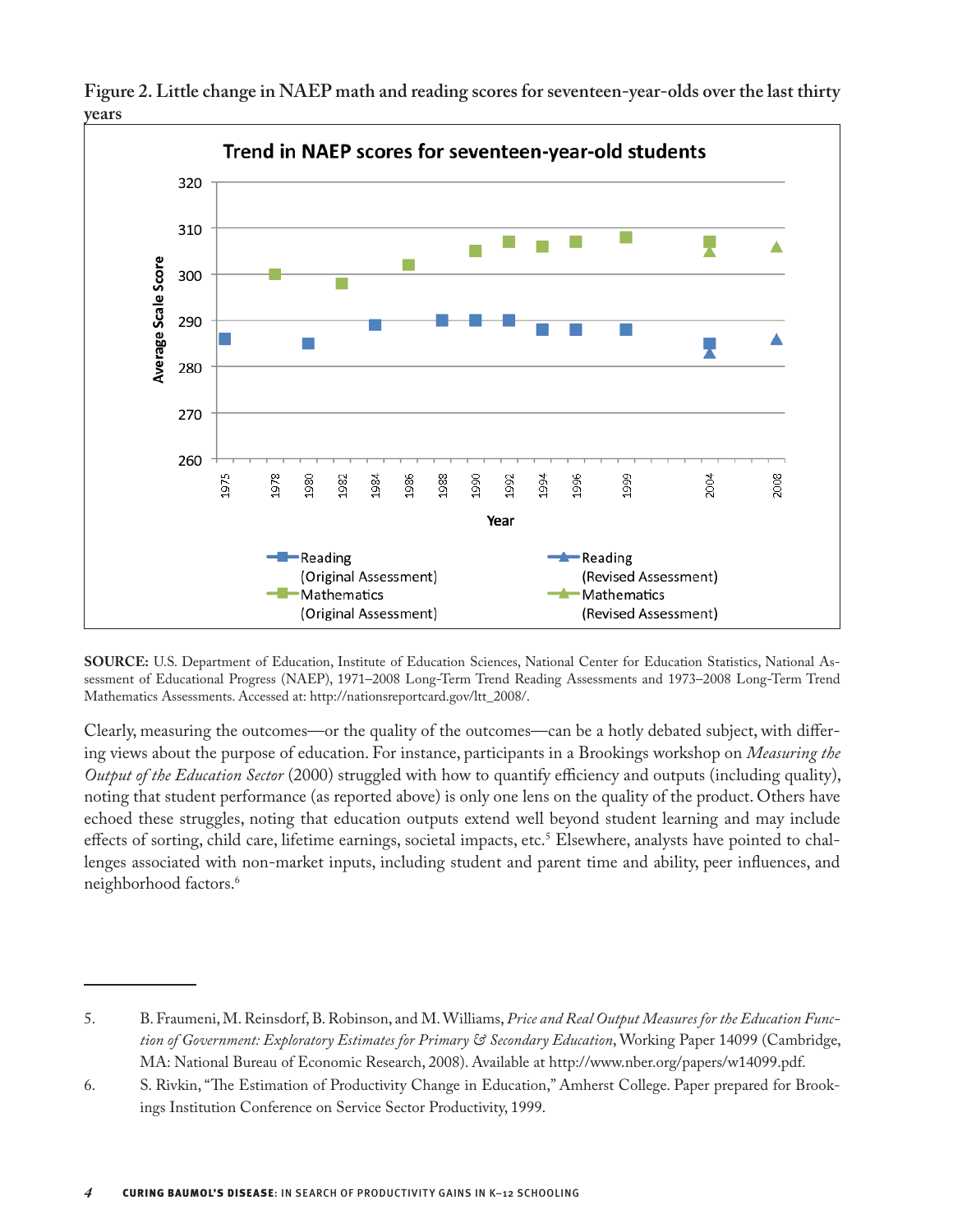#### The promise of productivity gains

Whether one believes outcomes have improved or not, most would agree that schooling must accelerate productivity going forward. Increased productivity will be critical if forecasts are accurate in suggesting more constrained public funds in future years. And with a structural imbalance created as benefits costs outpace revenues, finding efficiencies may be the only way districts stay afloat. Simply put, in an environment where schools must compete with many other uses of public and private funds, control over cost growth could promote a more fiscally stable system of education.

Perhaps most importantly, those seeking reforms to improve outcomes may have no choice but to pay for those reforms with funds already in the system. If so, the viability and longer-term sustainability of such reforms require finding efficiencies from within the system. For example, reducing the total staffing required to operate a school would free up funds that could be used for many things, including increasing salaries to attract more capable teachers, or investing in productivity-enhancing technology.

### Insights on productivity might come from other labor-intensive industries

The first question at hand is how to cure Baumol's disease in education (or even whether there can be a cure). Evidence emerging from analysis of a range of service industries suggests that in the last decade, cures for the disease have emerged. The economic and business literatures are full of examples of labor-intensive industries that have fought cost growth by finding new ways to enhance the productivity of key workers. In some cases, application of technology or information systems serves to increase the productivity of professionals (for example, using scans rather than exploratory surgery for diagnosis). One might argue that even string quartets have enhanced their own productivity by distributing digital recordings to much larger audiences, via CDs and through online sales downloaded on iPods. In some cases, productivity has come with differentiating roles, so that some functions are reassigned to lower-paid individuals or to contractors with different cost structures.7 In other cases, opening up information reduces the need for some employees and allows the consumer to play a role that increases productivity.

In fact, research now suggests that the major contributor toward U.S. economic growth in the 1990s was a productivity advance in services.8 Triplett and Bosworth (2004) report that productivity growth in the service industries has outpaced that in other industries over the last decade.9 However, even by their analytic methods, education has not realized the same productivity gains as other service sectors, but has instead become less productive over the period of 1987 to 2001.

<sup>7.</sup> Triplett and Bosworth, 2003.

<sup>8.</sup> H. Varian, "Information Technology May Have Cured Low Service-Sector Productivity," *New York Times*, 2004. Available at http://www.ischool.berkeley.edu/~hal/people/hal/NYTimes/2004-02-12.html.

<sup>9.</sup> See Triplett and Bosworth, *Productivity in the U.S. Services Sector: New Sources of Economic Growth* (Washington, DC: Brookings Institution Press, 2004).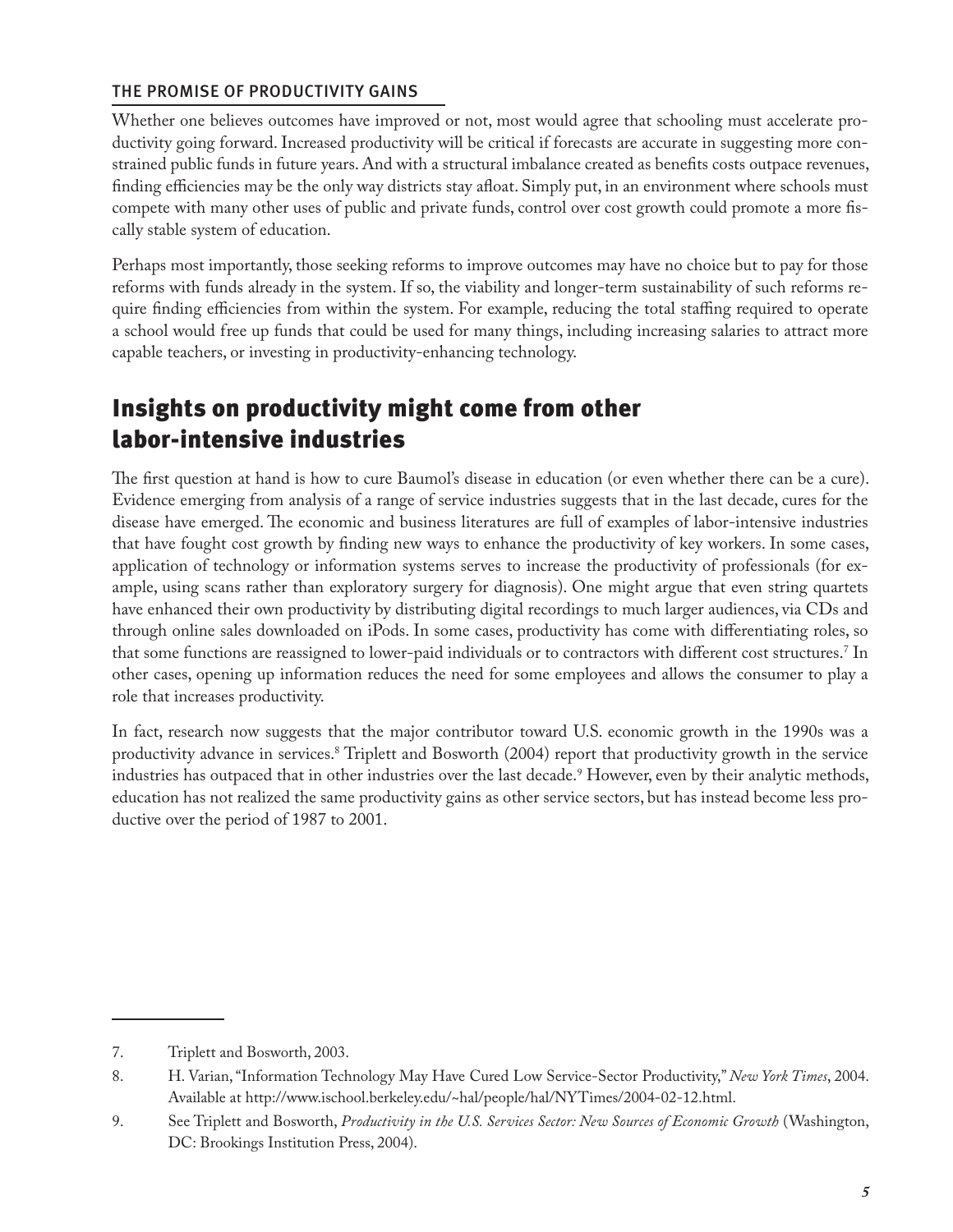Some worry that productivity gains imply reduced service quality as humans are replaced by machines. And yet, industries that have cured Baumol's disease (or at least controlled its effects) have not eliminated human touch, but rather have focused its use. Research on public and private sector service organizations, including that done by Triplett and Bosworth, suggest that increased productivity over the last decade can be attributed instead to various advances, including:

*Information technology*. Estimates suggest that roughly a quarter of service industry labor productivity growth can be attributed to investments in information technology. Information technology helps industries track outputs, monitor operations, communicate with customers, and react to shifts in demands for services and contexts. Service industries such as communications, wholesale trade, retail trade, and finance have dramatically redesigned their delivery systems around IT advancements. Unlike other sectors, education has not realized the same advances from information technology. While districts have made some improvements in student data collection and management, the data has not yet fueled more advanced information processing that can come with IT advances.

*Deregulation.* Studies of retail, communications, and other industries (both in the U.S. and abroad) indicate that deregulation has been associated with increases in productivity.10 Externally imposed restrictions on labor use, information exchange, and service delivery models all work to limit productivity. In the transportation sector (including trucking, rail, and interstate busing), deregulation has worked to remove barriers to entry, making it possible for many new firms to enter the transportation industry.<sup>11</sup> While there do exist some attempts at deregulation in education (via charter schools or school-based autonomy policies), many would argue these attempts have not been fully implemented and thus we should not expect corresponding productivity gains.

*Redef inition of the product*. Private sector firms have divested businesses that took them too far away from their core competencies. In many cases such divesting has increased the productivity of both the parent firm and the ones spun off, eliminating inefficiencies caused by corporate bureaucracy and internal cross-subsidies, and allowing each firm to focus on design, production, and marketing of a relatively simple product line. Public sector organizations, always plagued with mission creep and the temptation to satisfy diverse groups, have tried in some cases to simplify their activities and allow them to be held accountable for specific outcome measures. This movement from extensive to intensive accountability is more evident in Europe than in the U.S.<sup>12</sup> Efforts to hold schools accountable only for student outcomes represent related efforts in the U.S., although most schools have not yet ended or outsourced their non-core functions.

*Increased eff iciency in the supply chain.* Industrial firms have increased productivity by explicitly identifying all the people, organizations, information, and processes by which their product is made and marketed, and asking whether each element of the process could be made more efficient. The result, in many cases, has been re-engineering of key processes and elimination of others. Similar processes have been linked to increased efficiencies in the services sector, where purchasing intermediate inputs and streamlining steps in service create efficiencies. Some firms have abandoned traditional ways of performing some tasks (for example, in-house production of key components) and assigned them to independent contractors. Others have reassigned key tasks to different layers of production, (such as welfare departments' delegation of casework duties to Catholic Charities) and sometimes require the consumer to perform some of the tasks (like

<sup>10.</sup> D. Tirtiroglu, K. Daniels, and E. Tirtiroglu, "Deregulation, Intensity of Competition, Industry Evolution, and the Productivity Growth of U.S. Commercial Banks," *Journal of Money, Credit, and Banking* 37, 2 (2005): 339-60.

<sup>11.</sup> Governor R. S. Kroszner, Federal Reserve Board, "What Drives Productivity Growth? Implications for the Economy and Prospects for the Future." Remarks made at The Forecasters Club of New York, September 27, 2006. Available at http://www.federalreserve.gov/newsevents/speech/kroszner20060927a.htm.

<sup>12.</sup> E. Kamarck, "The End of Government as We Know It," in *Market-Based Governance*, eds. J. Donohue and J. Nye (Washington, DC: Brookings Press, 2002).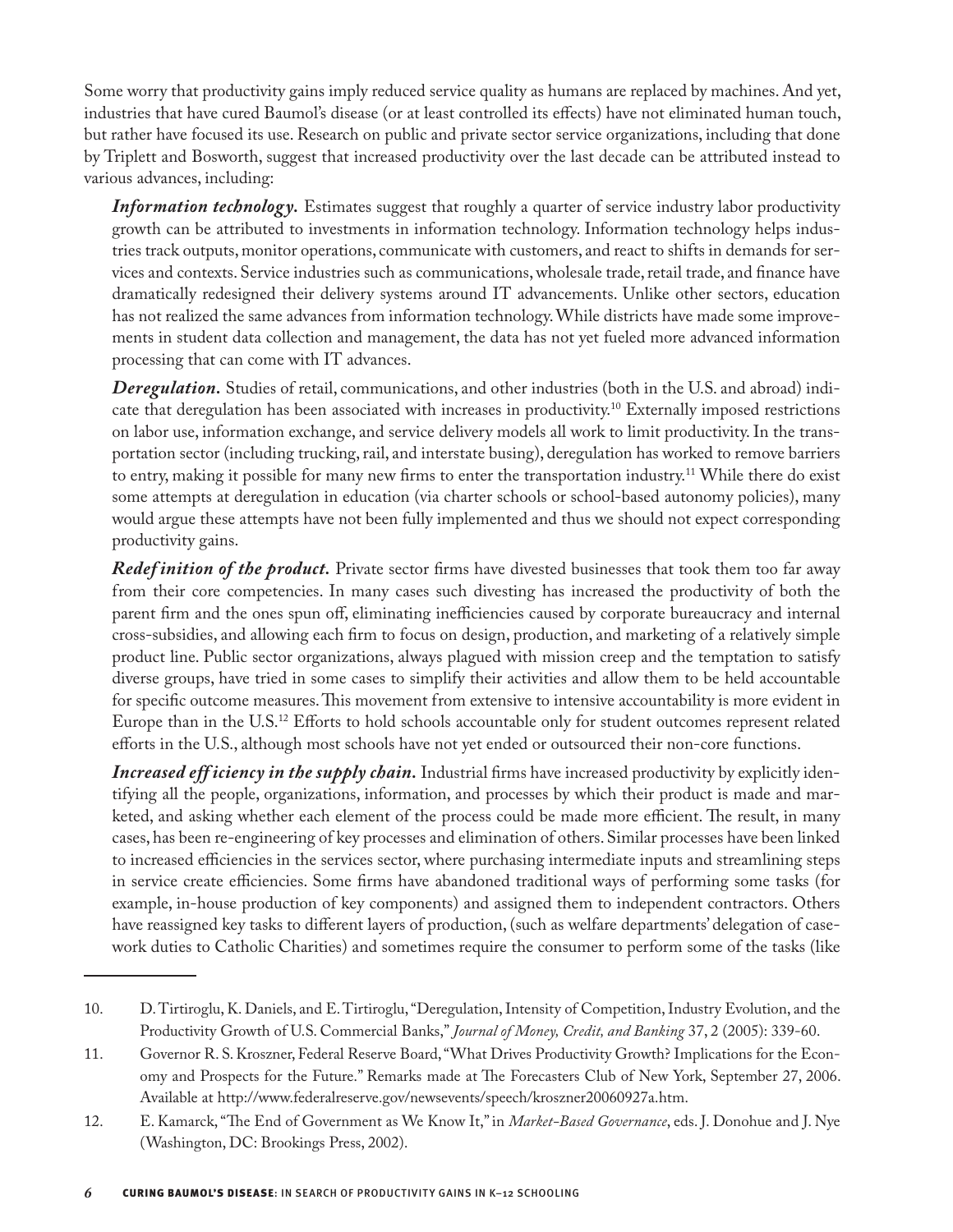navigating an automated phone system in order to connect with the appropriate specialist, instead of having a receptionist do it for them).

*Investments by key benef iciaries.* Supply chain analysis reveals that some participants (such as firms that supply particular components) can benefit from the investments made in methods and equipment, in ways that go beyond the immediate arrangement (for example, by selling related products to others). In those cases, the suppliers make the investments and capture the benefits of increased productivity. Professional service organizations, such as hospitals and law firms, also understand that individuals can capture the benefits of new skills; employers adjust pay in light of increased productivity but they often do not subsidize the training. The education supply chain includes many participants who can capture at least some of the benefits of their investments, including students and parents, or industries that rely on graduates. Such investments—say by industries wanting specific skills in their workforce—are not the norm in education.

*Production process innovations.* Substitution of capital for labor is the paradigmatic way to improve productivity. Industrial firms have attempted this through use of computer-based design, modeling, and robotic production. Industrial firms and human services organizations have also differentiated staff roles in order to optimize the use of staff members' skills. Depending on the industry, these actions can lead to greater specialization, more targeted application of labor, or to the use of only one kind of employee who is heavily supported by technology. Most schools have resisted making production process changes, relegating technology to supplementary uses such as tutoring. Instead, they continue to idealize the teacher as a general practitioner who knows enough to provide everything children need to learn. Similarly, the system rarely differentiates the labor (teachers) to understand the different level of supports needed.

*Carefully designed workforce policies.* Many organizations, public and private, consciously manage their workforces in light of the broader labor market. They try to retain individuals who have rare or specialized skills, and anticipate much more rapid turnover among employees with commodity skills. The resulting pay scale allows for salary differentiation and ensures that the firm has enough highly paid people to do its work, but no more. In the public sector, the U.S. Foreign Service limits the number of people at the high points on its pay scale via a rigorous "selection up or out" policy. Promotions from lower to higher grades are strictly limited in number so that only a fraction of candidates can be promoted. Moreover, individuals who are passed over for promotion more than twice must leave the Foreign Service. This keeps a lid on salary costs and also guarantees that there are always some slots for excellent junior people to move into. Public schools, with seniority-based pay and lifetime tenure, have avoided such workforce policies.

*Organizational change.* Some studies attribute productivity growth in certain service sectors to organizational changes. Organizational changes often happen as a result of (or at least in conjunction with) some of the other key advances listed above. For instance, organizational changes in the retail trades (toward super stores or warehouse clubs) have been combined with advances in supply chain. Here again, progress toward organizational change in education has been muted, as the system is rooted in multiple governmental levels with stubbornly vested interests.

The examples above show how labor-intensive and service-oriented sectors, including some that require extremely high-skilled and dedicated people, have fought the pressures that make them less productive over time. While some experts now question whether recent productivity growth in the service sectors can continue, it may be the case that some of these remedies have yet to be applied to education.<sup>13</sup>

<sup>13.</sup> B. Blackstone, "Is Productivity Growth Back in the Grips of Baumol's Disease?" *Wall Street Journal*, August 13, 2007, A2.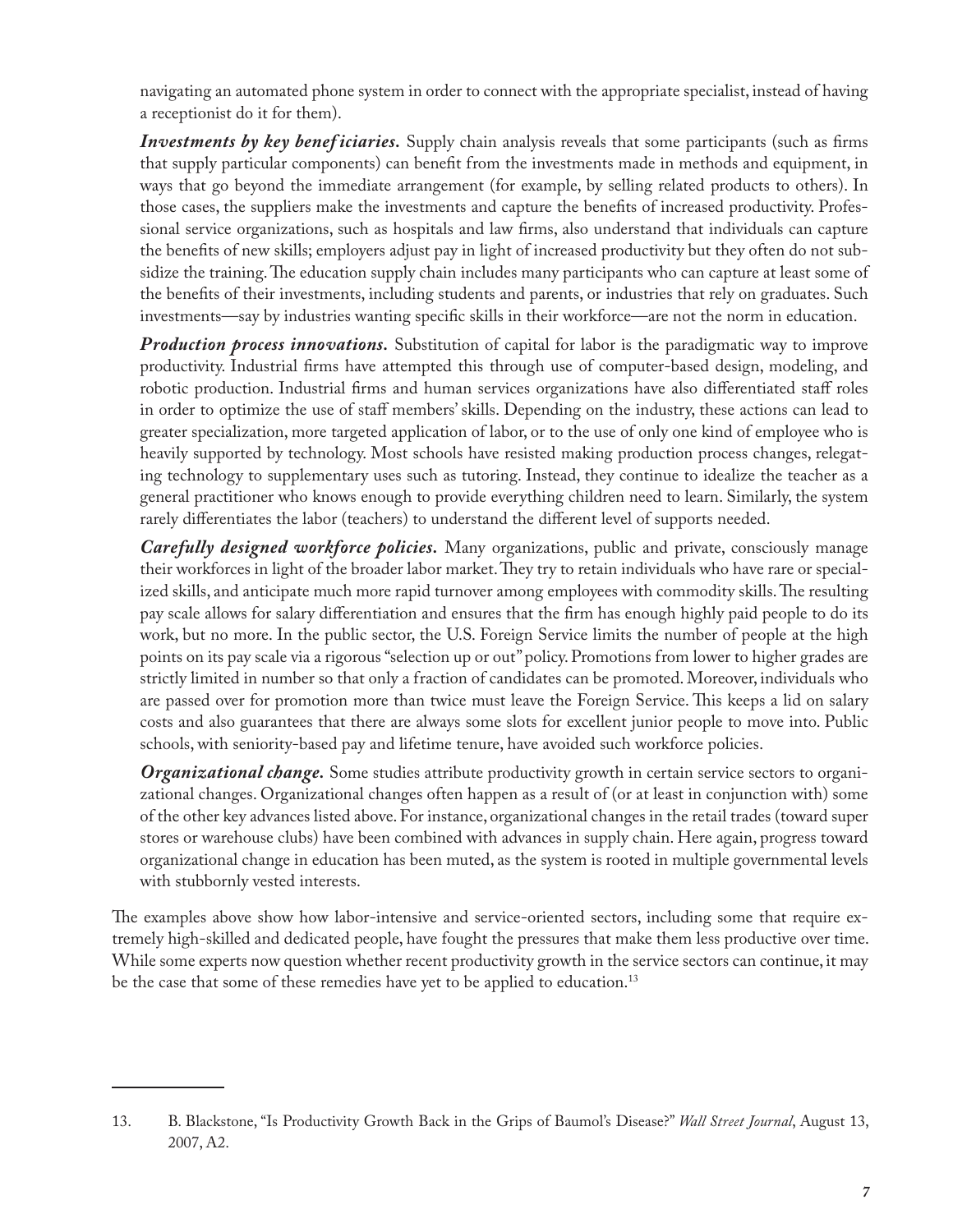#### Can such strategies be applied to education?

With some exceptions noted above, public education has not taken advantage of the remedies that have helped productivity in other service industries. One explanation may be that education faces unique challenges that make application of these remedies more difficult. It is clear that society creates ever more demands on the education system, including for instance the need to educate increasingly disadvantaged children, expand the curriculum (to provide education in civics, health, or other topics), tackle societal ills (such as racial and gender inequity), and provide therapeutic services for students with disabilities. Similarly, the system itself may contain other explanations for its inability to adopt those remedies that have worked in other labor-intensive industries. For example, some argue that because publicly provided education lacks competitive market pricing, the system has not connected outputs to inputs in a way that creates a force for productivity.<sup>14</sup> And some suggest that productivity has been stymied by the fact that teaching salaries have been forced to increase as labor markets opened up non-teaching jobs to women.

Despite these qualifiers, it is true that K–12 education, both public and private, has also stood aside from the general trend toward more productive use of human skills. Politically active teacher unions have fought for class size reduction, emphasizing numbers hired, uniform pay scales, and job security, rather than apply funds to trials of productivity-enhancing technologies. Parent groups and some education researchers have also equated smaller classes with quality instruction, although research finds mixed results. The predominant employment model has been one of full-time, career teachers, with resistance to alternative pathways or performance- based compensation. The idea of contracting out non-core services has expanded but not without resistance, and most school districts continue to provide food, maintenance, and supplies through central in-house operations.

The current model of "schools" is highly resistant to change. For all the furor over reform, most schools look fundamentally the way they have for decades: buildings consisting of classrooms housing students of the same age; the vast majority of employed adults being career teachers or administrators locked into narrowly defined roles by collectively bargained employment contracts; a school day that rarely matches the real needs of parents and students; limited and superficial use of technology that does not reflect students' own home experiences with it; and seat time requirements that do not differentiate a child who has mastered a topic from one who has not. Compared to other sectors where innovation appears ongoing, and where technology has been used to fundamentally transform products and the way they are produced, K–12 schooling seems antiquated.

Some might have expected that opening up public education to independent providers through voucher programs and charter schools would promote experimentation with ways of making schools more productive. To date it is not clear whether this has happened. Charter and voucher schools frequently offer options otherwise unavailable in the localities where they operate,<sup>15</sup> and hire and compensate teachers differently.<sup>16</sup> It is not clear, however, whether many are making tradeoffs between technology and teacher work, or how they will deal with pressures for longevity-based pay increases as their staffs age. Charter schools might end up imitating the workforce policies of parochial schools, which keep small cadres of relatively well-paid experienced teachers, but also employ large numbers of low-paid junior teachers who are expected to leave for other careers in a few years. Alternatively, charter schools might come to resemble independent private schools, which employ many career teachers and struggle constantly with escalating salary costs.

<sup>14.</sup> Triplett and Bosworth, 2004.

<sup>15.</sup> B. Gross and K. M. Pochop, "How Charter Schools Organize for Instruction," in *Hopes, Fears, & Reality: A Balanced Look at American Charter Schools in 2008*, ed. R. Lake, National Charter School Research Project (Seattle, WA: Center on Reinventing Public Education, 2008). Available at http://www.crpe.org/cs/crpe/view/ csr\_pubs/257.

<sup>16.</sup> C. Hoxby, "Would School Choice Change The Teaching Profession?" *Journal of Human Resources* 37, 4 (Fall 2002): 846-891.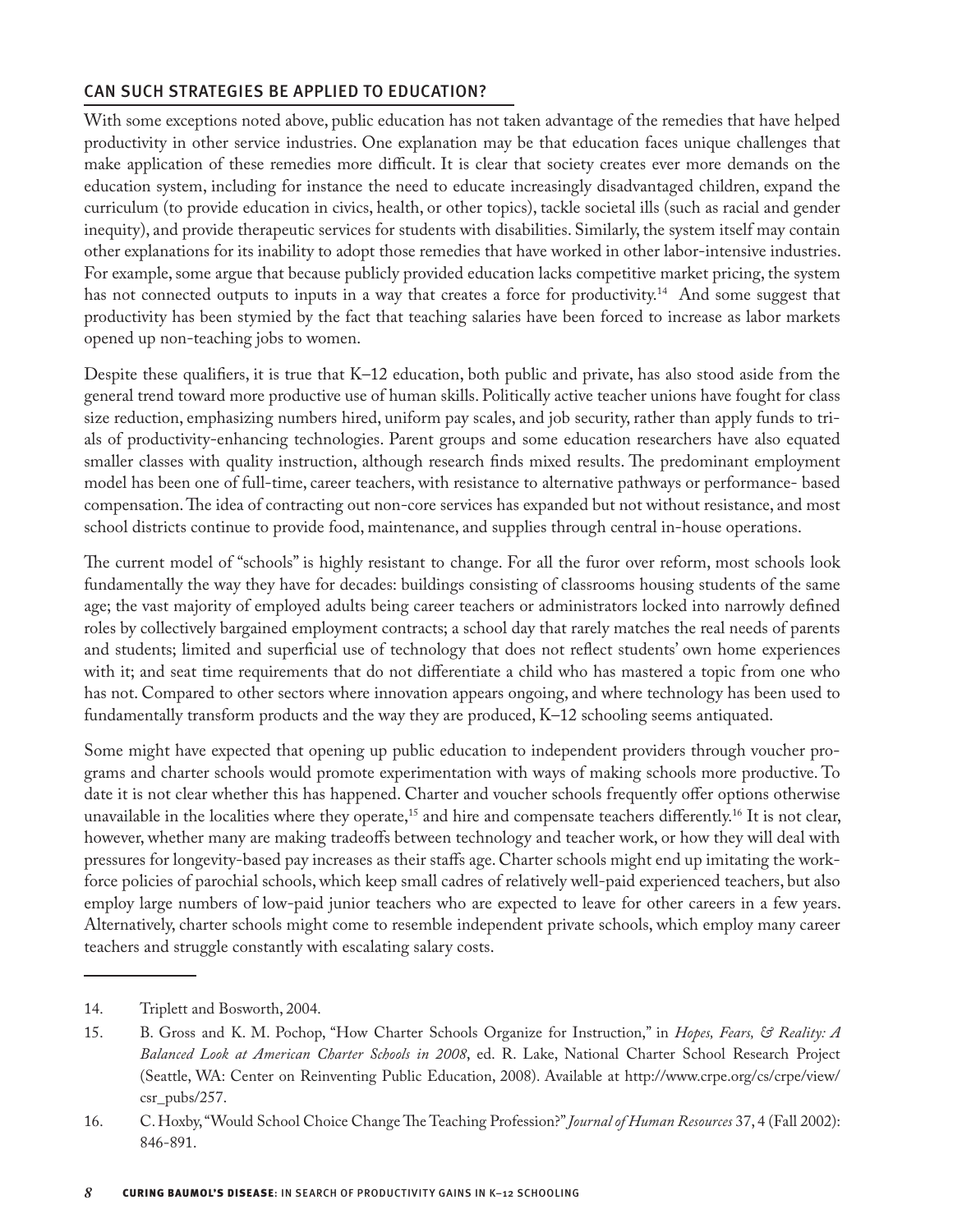# What lessons lie in non-school-based learning?

While it seems important to consider lessons learned in other labor-intensive sectors about escaping the Baumol trap, one might wonder if there is something about the nature of learning that is so fundamentally different from the business of other sectors that the lessons from those sectors won't apply in education. While the public K–12 education system works a lot like a monopoly provider, we do know that organized learning occurs in many forms outside the existing system. For this reason, it makes sense that we look at how individuals, parents, governmental agencies, and corporations fund and structure different kinds of learning to see if these arrangements provide any insights into how the K–12 system could be designed more efficiently.

Most of us think of private and charter schools as the only alternative to the organized learning that occurs in traditional public schools. Yet growing numbers of families are exercising options like home schooling and distance learning. Also relevant, the education systems developing in other countries serve as an example of how different education can be. Each of these alternatives presents substantially divergent models for learning that could inform a study of how education could become more efficient. Similarly, other innovations might surface from close examination of the ways learning happens outside of schools. For instance, some students learn piano, take swimming lessons, participate in driver's education, employ tutoring programs (for example, Sylvan), or tackle what look like school topics (such as foreign language programs, science camps, or Kumon math programs). In each of these learning models, while the delivery system is dramatically different than that of the typical school, the students are gaining knowledge and skills. Sometimes the model is self paced and relies on student practice outside of instruction (in the case of piano lessons and Kumon math), while in other cases, all learning may take place on site (for example, swimming lessons).

Adults, too, participate in organized learning in higher education, but also in their places of employment, sometimes in ways more organized than others. The military structures learning for its recruits in settings nothing like typical K–12 schools. Many companies develop interactive online training modules that rely on user responses to verify mastery of material. And while the materials taught vary from one sector to another, there are some similarities in mission. Since all these different learning systems have evolved in different directions over time, it may be the case that some of them are not suffering the same productivity constraints as have been surfaced in K–12 schooling.

# An R&D effort to search for a cure

For K–12 education, however, seeking productivity enhancements has not been the system's strong suit. Much of the reform efforts over the last few decades have sought to improve outcomes, without worrying about the cost of inputs. While most new initiatives have added on new expenditures, few have removed or replaced existing budget items. But true productivity enhancements—the kind that have worked to improve outcomes while reducing costs—rarely happen without some deliberate intention to find them.

So how do we find the cure? In other words, what might an R&D process look like to uncover productivity enhancements? First, as Figure 3 lists, the process would start by more closely examining the application of strategies used by other sectors for their applicability to fighting cost growth in education. The goal of such an investigation would be to surface potentially adaptable strategies that might theoretically reduce some portion of K–12 costs. The idea would be to use a methodical process (as illustrated in Table 1) to explore each possible strategy utilized by other service sectors and consider its relevance to education.

The second step goes then to other learning systems, to explore what alternative visions of schooling are feasible. Talk of "schools of the future" is too much in the realm of imagination, and bold visions are often hard for policymakers, educators, and parents to understand and support. In order to begin to consider dramatically different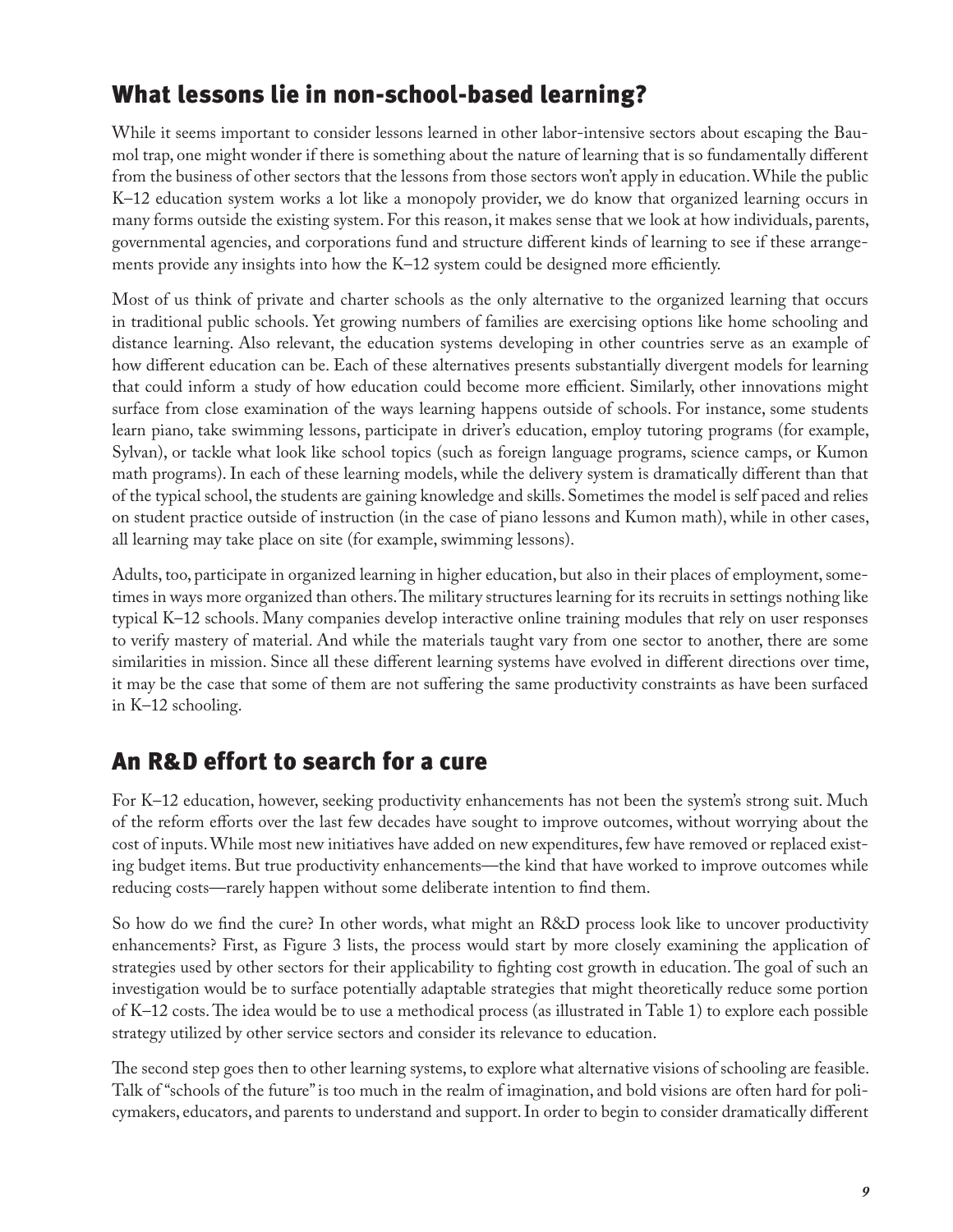production processes, such an investigation would examine various forms of organized learning routinely taking place outside public K–12 systems, and include:

- $\rightarrow$  Home schooling
- } Distance learning systems
- } Foreign language learning
- } Franchise tutoring programs
- } Summer content camps
- } Parent-paid instructional programs (music, swimming lessons, etc.)
- } Armed services training
- } Industry training/development
- } Apprentice programs
- }Education systems abroad

**Figure 3. Five steps toward finding a productivity-enhancing cure for Baumol's disease in education:** 

- **1. Systematically consider strategies employed by other labor-intensive industries for their relevance to education.(See Table 1.)**
- **2. Zero in on learning systems outside schools to surface alternative production processes that may yield greater productivity.**
- **3. Understand the key cost drivers in the current schooling model,** *and examine the impact on each of proposed alternatives.*
- **4. Prototype test new models.**
- **5. Create a policy agenda for identifying and reproducing the most promising ways to increase productivity.**

For each, an analysis would uncover primary beneficiaries and arrangements for teacher-student contact, the use of technology, self-pacing, self-study, delayed starts, and other strategies that play out in these learning systems.

In the third step, promising options from the investigations of innovations both in other labor-intensive industries and other learning systems should be tested with fiscal models to further assess their viability for improving productivity in education. Such analysis would identify key production processes, cost elements, and financial arrangements. The relevance of each of these learning systems would provide a backdrop for identifying promising production models for use in beating cost disease in K-12 education.

Once promising innovations are identified, the fourth step would move forward with on-the-ground development of test models. Such models would need to be funded outside regular education finance formulas (with public, venture, or philanthropic funds).

And lastly, for those promising models found to hold potential, the remaining step toward larger-scale system implementation would involve identifying barriers and creating a policy agenda to reproduce such efforts at scale. Education is well known for its capacity to resist exactly these kinds of strategies, regardless of their potential benefits for productivity. Critical, then, is the identification of real or perceived economic, political, legal, and policy barriers that would need to be addressed in order to apply promising strategies to education.